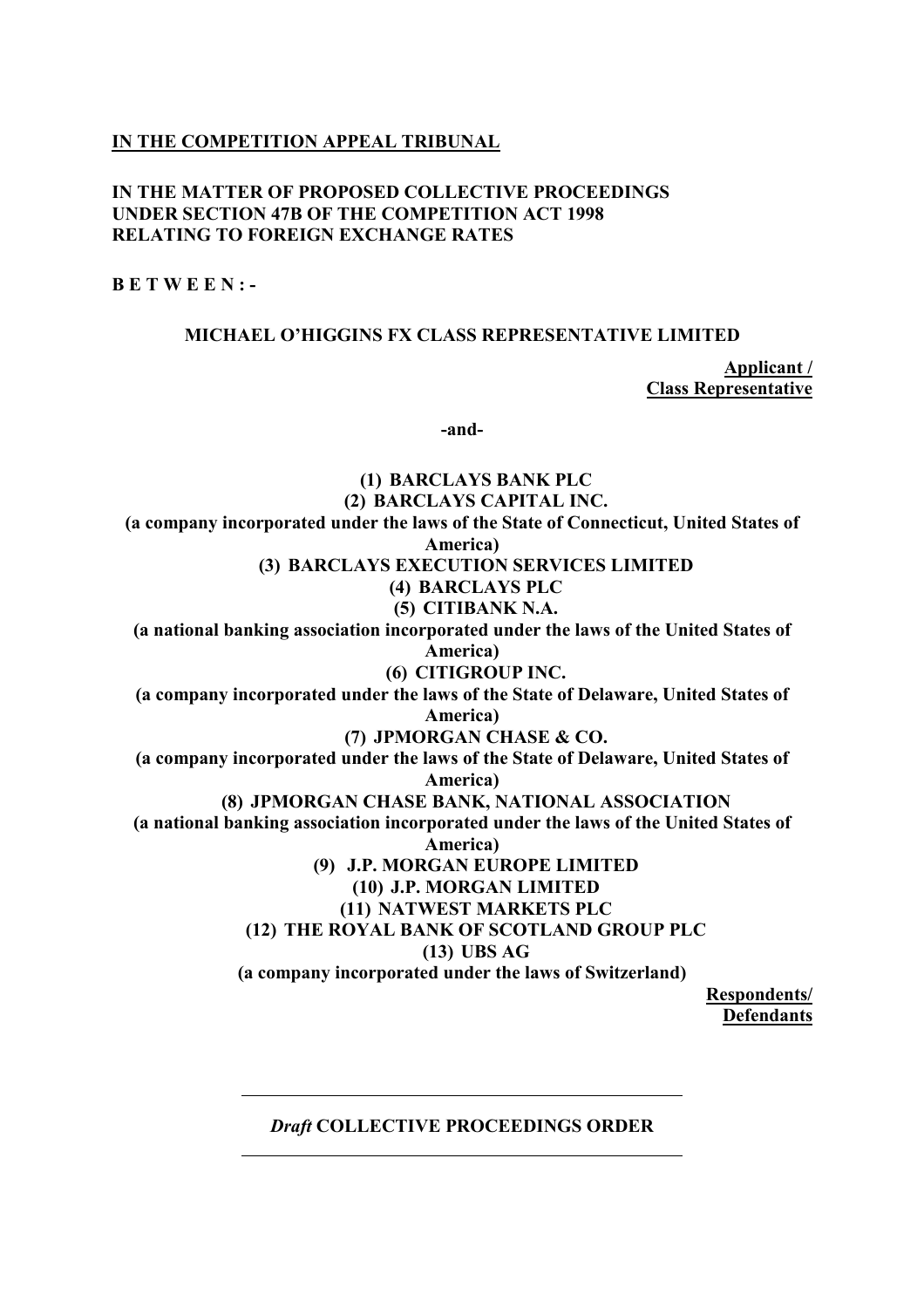**UPON** receipt of a collective proceedings claim form on [date]

**AND UPON** hearing leading counsel for the parties at a hearing on [date]

**AND UPON** the Tribunal having given judgment on [date] on the application for a collective proceedings order pursuant to section 47B of the Competition Act 1998 and Rule 75 of the Competition Appeal Tribunal Rules 2015 (the "**2015 Rules**").

## **IT IS ORDERED** that:

## **Forum**

(1) Pursuant to Rules 18, 52 and 74 of the 2015 Rules, the proceedings be treated as proceedings in England and Wales.

## **Authorisation of class representative**

- (2) Pursuant to section 47B of the Competition Act 1998 and Rules 77 and 80 of the 2015 Rules, the Applicant be authorised to act as class representative to continue collective proceedings on an opt-out basis claiming damages for loss suffered by the Class (as defined below), as a result of an infringement of competition law determined in the Settlement Decisions of the European Commission dated 16 May 2019 in Case AT.40135 – FOREX (Three Way Banana Split) and Case AT.40135 – FOREX (Essex Express).
- (3) The Applicant's address for service be Scott+Scott UK LLP, St. Bartholomew House, 90-94 Fleet Street London, EC4Y 1DH (Attention: Belinda Hollway).

#### **Class**

- (4) The class shall be defined as: All persons (other than Excluded Persons) who during the period from 18 December 2007 to 31 January 2013 entered into one or more Relevant Foreign Exchange Transactions in the European Economic Area (other than as an Intermediary).
- (5) For these purposes: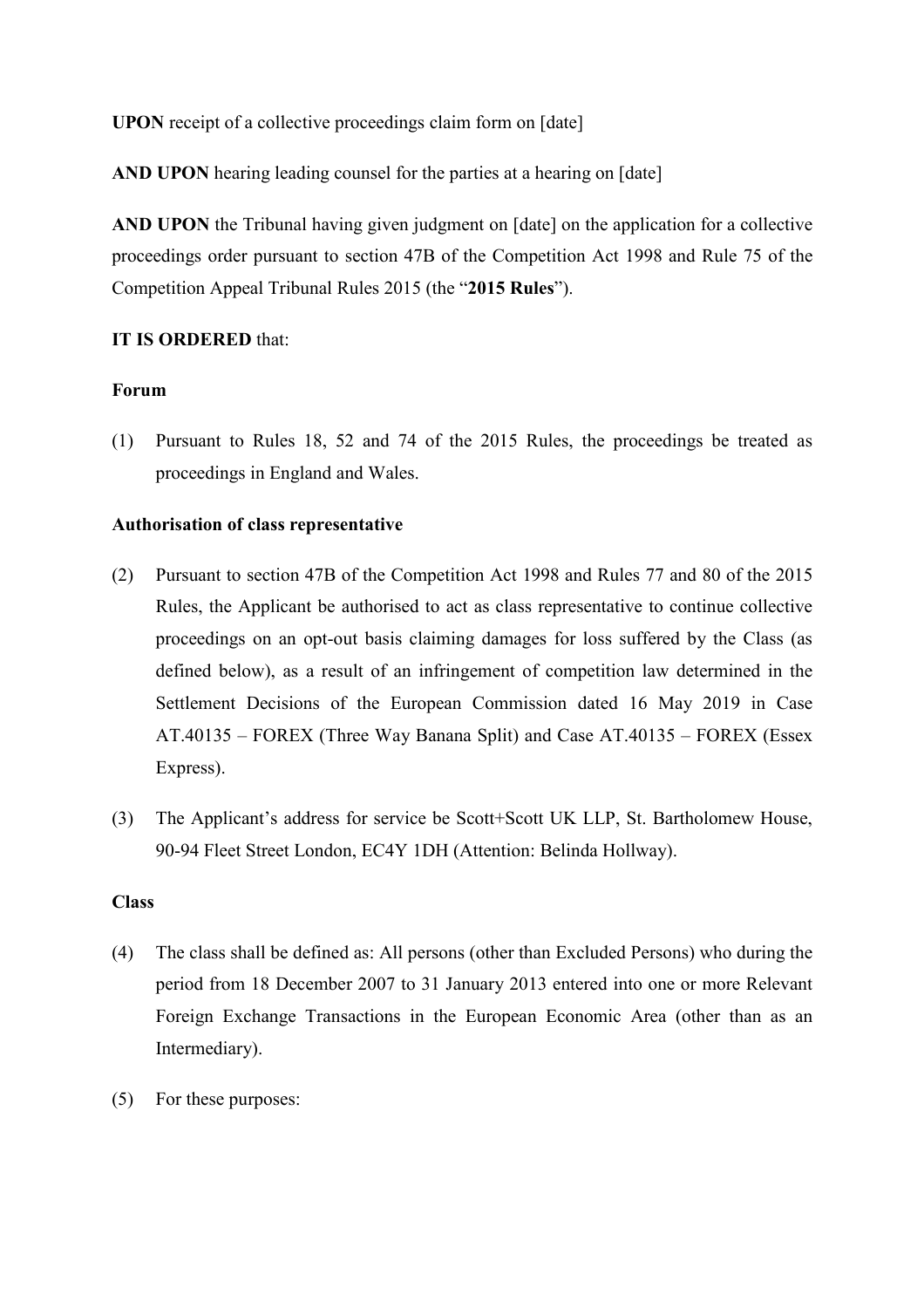- (A) "Relevant Foreign Exchange Transaction" means any foreign exchange Spot and/or Outright Forward transaction involving a Relevant Currency Pair and entered into with a Relevant Financial Institution or on an ECN, but excludes:
	- (a) Transactions which are the subject of:
		- (i) the US class action and/or the releases under the settlements in case *In Re Foreign Exchange Benchmark Rates Antitrust Litigation*, No. 1:13-cv-07789-LGS (S.D.N.Y.); and/or
		- (ii) the Canadian class actions and/or the releases under the settlements in cases CV-15-536174 (Superior Court of Ontario) and/or 200-06- 000189-152 (Superior Court of Quebec).
	- (b) Transactions in respect of which (aside from the present Claim) there is ongoing litigation, or there has been a binding settlement, involving a person who would otherwise be a member of the present Class and covering conduct of the (Proposed) Defendants that is the subject of the present Claim.
- (B) "Spot" transaction means a single outright transaction involving the exchange of two currencies at a rate agreed on the date of the contract for value or delivery (cash settlement) typically within two business days.
- (C) "Outright Forward" transaction means a transaction involving the exchange of two currencies at a rate agreed on the date of the contract for value or delivery (cash settlement) at some time in the future (more than two business days later). This does not include non-deliverable forwards (NDFs) or contracts for difference (CFDs).
- (D) For the avoidance of doubt, none of the following is to be considered a Spot or Outright Forward transaction:
	- (a) Branch retail spot transactions (e.g. foreign currency purchases at the "travel money" desk in a bank);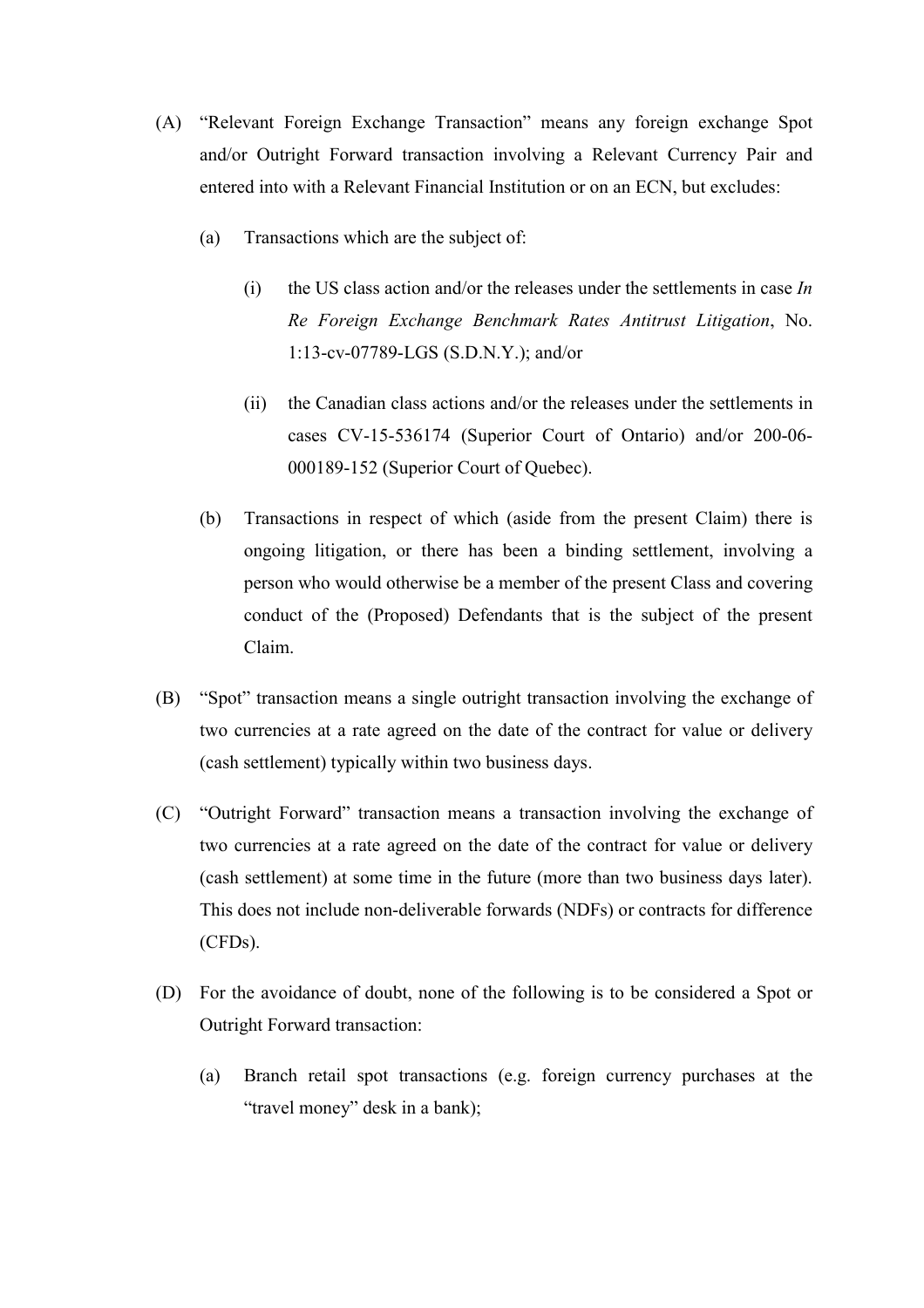- (b) Branch retail transfers of funds denominated in different currencies across any two accounts;
- (c) Electronic transactions using ATMs;
- (d) Transactions executed in a foreign currency on a credit, debit, prepaid or stored value card;
- (e) Spread betting.
- (E) "Relevant Currency Pair" means any currency pair including two of the following: Australian Dollar, British Pound, Canadian Dollar, Danish Krone, Euro, Japanese Yen, New Zealand Dollar, Norwegian Krone, Swedish Krona, Swiss Franc, US Dollar.
- (F) "Relevant Financial Institution" means a banking group listed in the Schedule hereto.
- (G) "ECN" means an electronic communications network that matches buy and sell orders for financial products including currencies.
- (H) A person "entered into" a Relevant Foreign Exchange Transaction where either:
	- (a) The person was the direct contractual counterparty to the Relevant Foreign Exchange Transaction; or
	- (b) The person instructed or engaged an Intermediary to enter into a Relevant Foreign Exchange Transaction on its behalf (regardless of whether the Intermediary, rather than that person, was the direct contractual counterparty).
- (I) A Relevant Foreign Exchange Transaction is entered into "in the European Economic Area" where the Relevant Foreign Exchange Transaction is priced and/or accepted by the Relevant Financial Institution or through the ECN within the European Economic Area.
- (J) "Excluded Persons" means: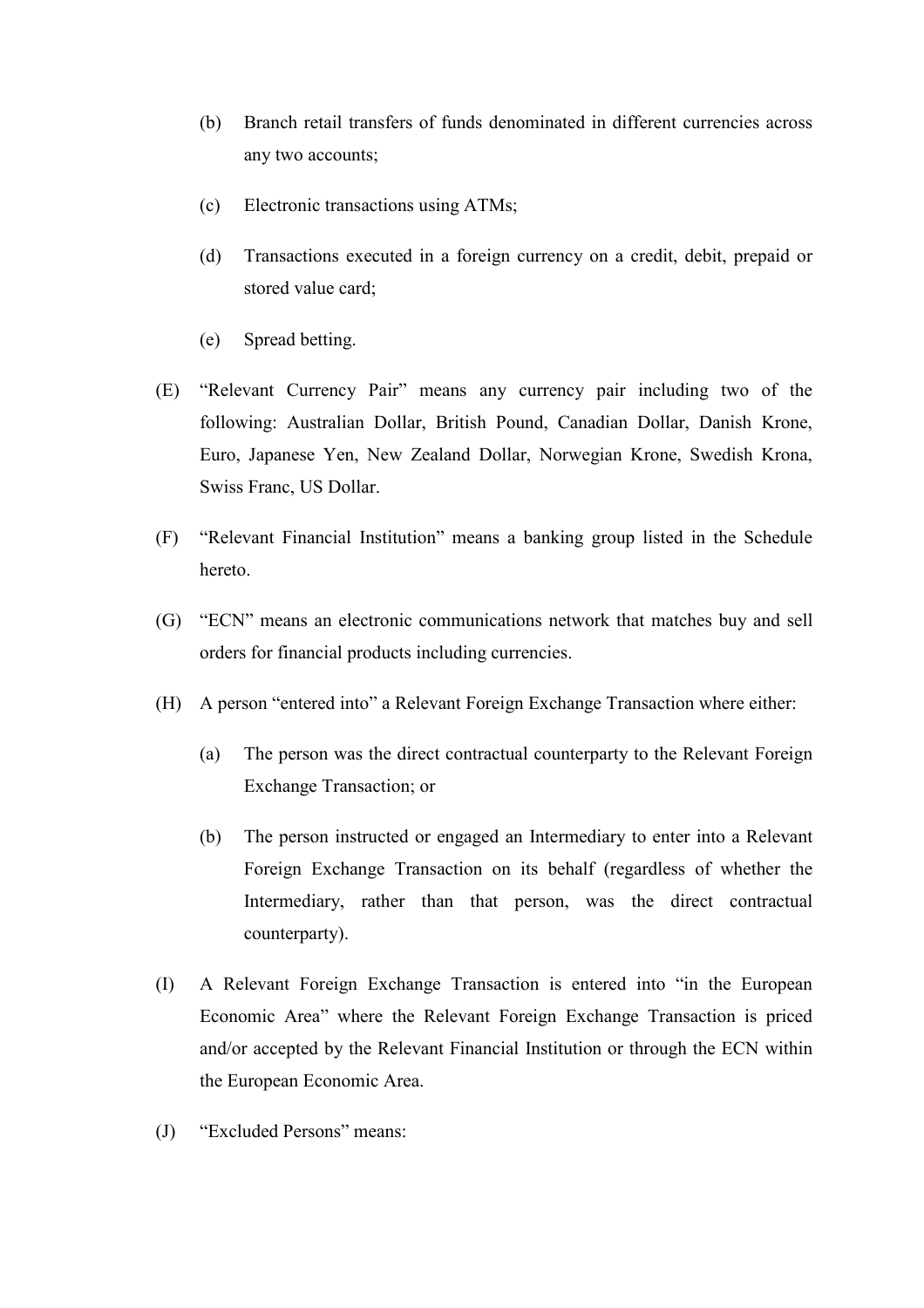- (a) Addressees of the European Commission decisions in Case AT.40135 FOREX, their subsidiaries, holding companies, subsidiaries of those holding companies, and any entity in which any of the addressees has a controlling interest.
- (b) Relevant Financial Institutions and entities forming part thereof.
- (c) Officers, directors or employees of any of the companies referred to in (a), at any time since 18 December 2007.
- (d) All members of the (Proposed) Defendants' and (Proposed) Representative's legal teams and all experts or professional advisors instructed by them in these proceedings.
- (e) (All members of the Tribunal panel assigned to these proceedings and any judge hearing any appeal in these proceedings.
- (K) "Intermediary" means broker and/or custodian engaged by another person to carry out a transaction.

#### **Opting out**

(6) Persons satisfying the Class Definition who are domiciled within the UK on [insert Domicile date], may opt out of the proceedings by post or email [at …].

# **Opting in**

(7) Persons satisfying the Class Definition who are domiciled outside of the UK on [insert Domicile date], may opt in to the proceedings by post or email [at …].

#### **Publicity**

(8) The Applicant publicise the CPO by [date] in accordance with the draft Rule 81 Notice provided with the Collective Proceedings Claim Form and the proposal for publication set out in section 6 of Annex 1 of the Litigation Plan exhibited to O'Higgins1.

## **General**

(9) Costs be reserved.